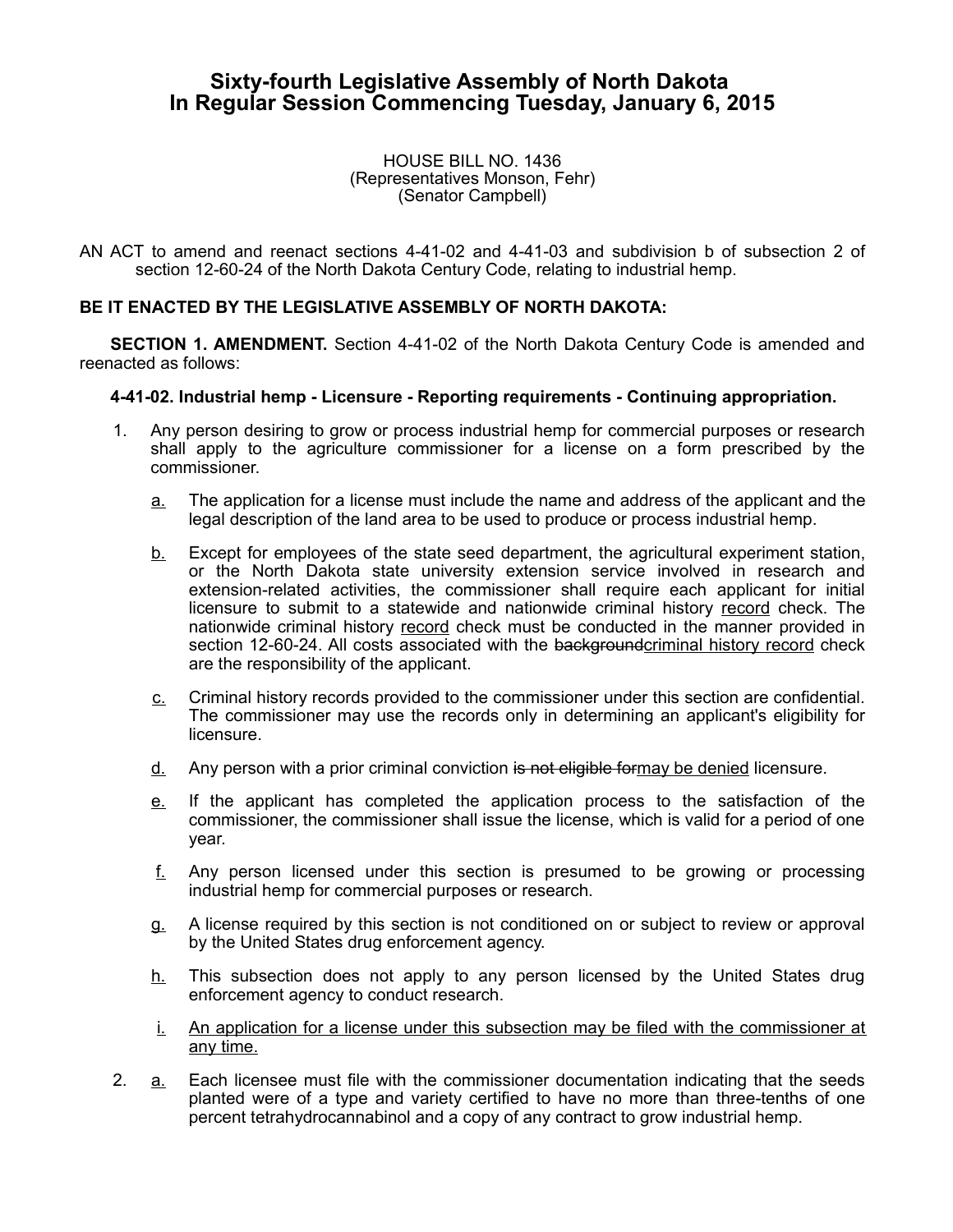- b. Each licensee shall notify the commissioner of the sale or distribution of any industrial hemp grown by the licensee, and the names of the persons to whom the hemp was sold or distributed.
- 3. The commissioner shall adopt rules to allow the industrial hemp to be tested during growth for tetrahydrocannabinol levels and to allow for supervision of the industrial hemp during its growing, harvesting, and processing.
- 4. To provide sufficient funds to pay costs associated with monitoring and testing industrial hemp in the state, the commissioner shall assess each applicant a fee of five dollars per acre. The minimum fee assessed must be one hundred fifty dollars per applicant. Collections from this fee must be deposited in the commissioner's operating fund and are appropriated to the commissioner to be used to enforce this chapter.

**SECTION 2. AMENDMENT.** Section 4-41-03 of the North Dakota Century Code is amended and reenacted as follows:

## **4-41-03. Industrial hemp seed - Authority to import and sellAuthorized activity - Research.**

The agriculture commissioner, North Dakota state university, and any other person licensed under this chapter may import and, resell, and plant industrial hemp seed that has been certified as having no more than three-tenths of one percent tetrahydrocannabinol, cultivate the growing plant, and harvest any resulting crop, for any legally permissible purpose, including an authorized pilot program or other agricultural research involving the planting, cultivating, or marketing of industrial hemp.

**SECTION 3. AMENDMENT.** Subdivision b of subsection 2 of section 12-60-24 of the North Dakota Century Code is amended and reenacted as follows:

b. The agriculture commissioner for each applicant for a license to grow or process industrial hemp under section 4-41-02 and any individual engaged in an activity authorized under section 4-41-03.